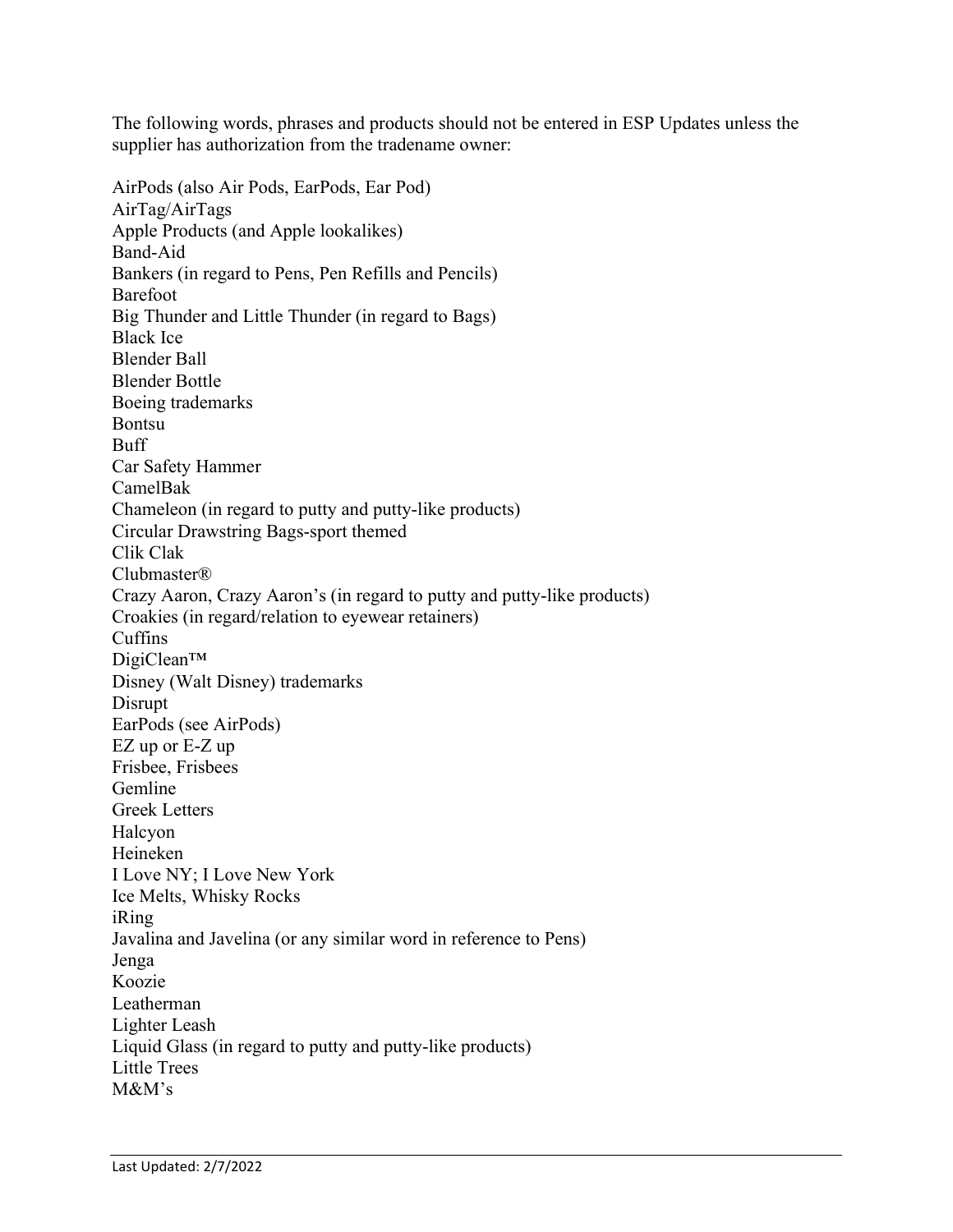Magic Cube and variations of Magic cube EX: Magic Puzzle cube March Madness Matcha Matcha Man ® Mighty Mug Moleskine MopTopper; MopToppers Mug with Spoon Nuckees Oakley (in regard to Sunglasses) Olympic, Olympics, Olympiad, Olympiads, Olympian Onesie ONE-WRAP® Opper Fiber **Oscar** Paper webkey products PhoneSoap Pilot (in regard to Pens) Pine Tree Shape Air Freshener Pocket Sprayer POG Polyweave Pooki's Mahi ® Pop Socket(s), PopSocket(s) PopWallet Porsche Post-it® Puttyworld (in regard to putty and putty-like products) Quality Logo Products Rambler "Rattin' Rap", "Rattlin Rap", "Rattling Rap", "Rattlin' Rap Rapala" ,"Rattling Rap Rapala" and "Rattlin Wild" (Permissible to use "Rattlin Rapala" in reference to Fishing Lures) Ray-Ban (in regard to Sunglasses) REI Remove Before Flight, RBF (in regard to Keychains, Caps/Hats, Lanyards, Boxer Shorts, and Shirts) ResQme, resqme Rolodex Rubik's, Rubiks, Rubik and Rubix Samsonite Products S'ip Slinky Smart Money Clip Smart Pocket Smart Wallet Smashlight